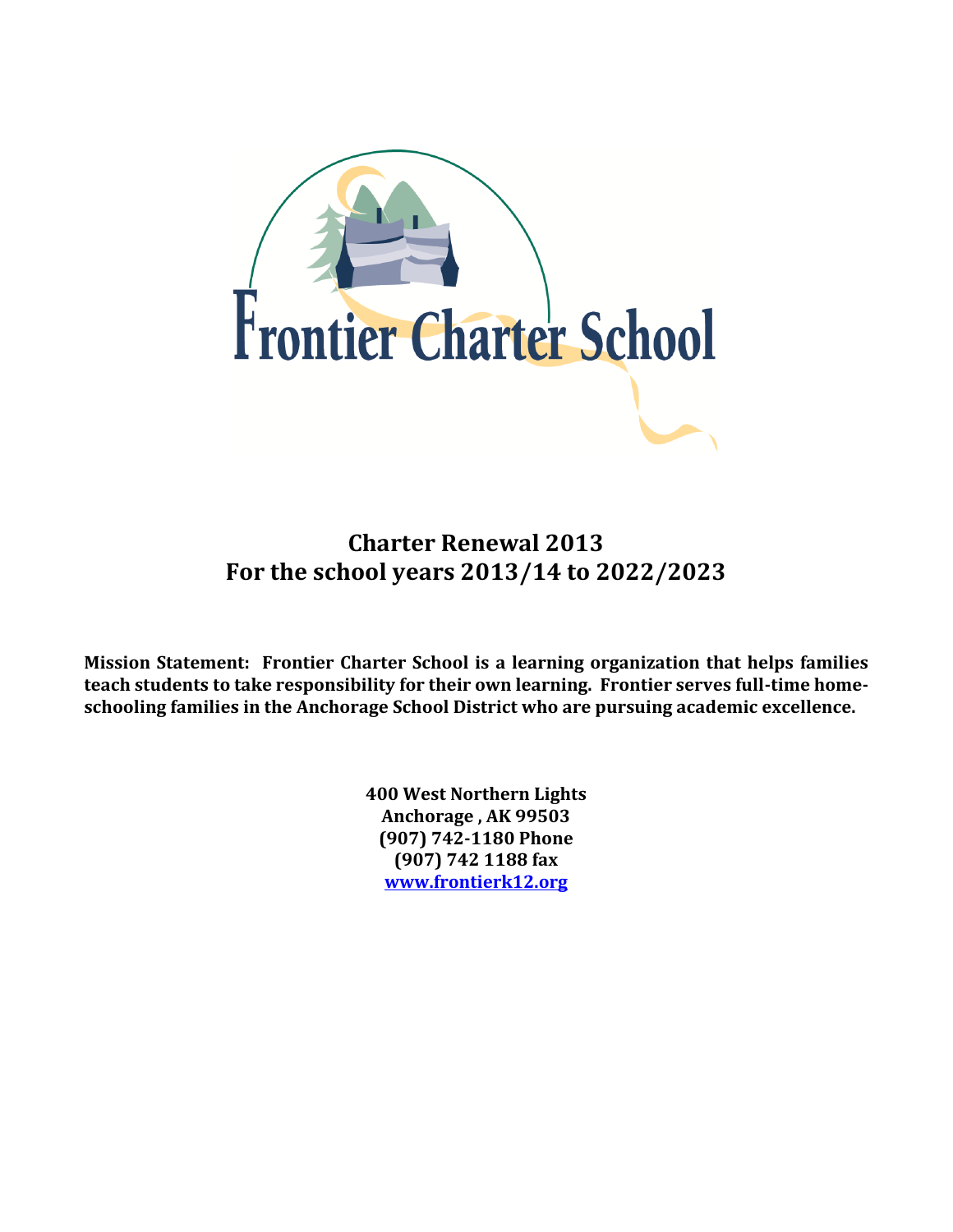# **Table of Contents**

|    | B. Name, Address, And Telephone Number Of A Designated Contact Person Authorized  |  |
|----|-----------------------------------------------------------------------------------|--|
|    |                                                                                   |  |
| D. |                                                                                   |  |
| Е. |                                                                                   |  |
| F. |                                                                                   |  |
| G. |                                                                                   |  |
|    |                                                                                   |  |
| I. | Method By Which The Charter School Shall Account For Receipts And Expenditures 16 |  |
| J. |                                                                                   |  |
| K. |                                                                                   |  |
|    |                                                                                   |  |
|    |                                                                                   |  |
|    |                                                                                   |  |
|    |                                                                                   |  |
|    |                                                                                   |  |
| Q. |                                                                                   |  |
|    |                                                                                   |  |
|    |                                                                                   |  |
|    |                                                                                   |  |
|    |                                                                                   |  |
|    |                                                                                   |  |
|    |                                                                                   |  |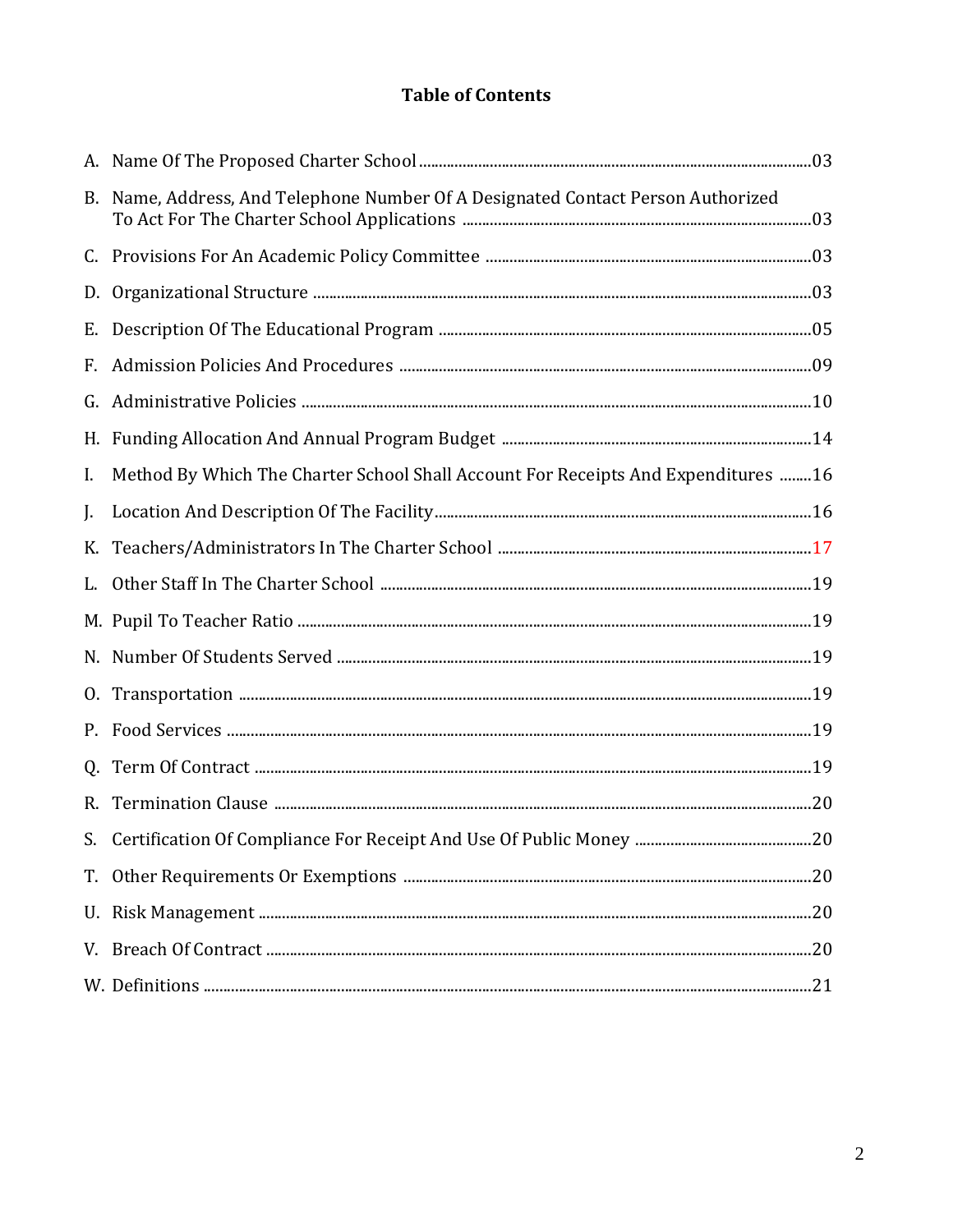### **A. Name Of The Proposed Charter School**

The name of the charter school is Frontier Charter School

# **B. Name, Address, And Telephone Number Of A Designated Contact Person Authorized To Act For The Charter School Applications**

Brett McBryde, APC Chair Tim Scott, Principal 400 West Northern Lights Anchorage, AK 99503

### **C. Provisions For An Academic Policy Committee**

A full description of the APC and its structures are contained in the bylaws.

### **D. Organizational Structure**

#### *Frontier Charter School*

Frontier Charter School makes assurances of compliance with:

- Alaska Statutes on Charters schools
- Alaska Administrative Code for Charter Schools
- In addition, FCS operates under the FCS's independent academic policy, administrative policy and standard operating procedures, and the signed contract between ASD school board and the Frontier Charter School Academic Policy Committee, hereafter referred to as the "APC".

### *Academic Policy Committee Powers General Powers*

1. The affairs of the school shall be managed by the APC. The APC shall be a single body. In addition to managing the school, the APC shall have the powers and shall fulfill the duties prescribed in these Bylaws and in Alaska Statutes, including but not limited to A.S. 14.03.250 et. seq.

### *Specific Powers*

- 1. The APC shall perform the following functions:
	- a) Uphold the mission statement as stated in the Frontier Charter School/Anchorage School District contract. It shall also oversee accountability in academics, legal/risk management, finances, operations/maintenance, ASAA activities and capital budgeting issues of Frontier Charter School.
	- b) Ensure that Frontier Charter School operates as a nonprofit, nonpartisan,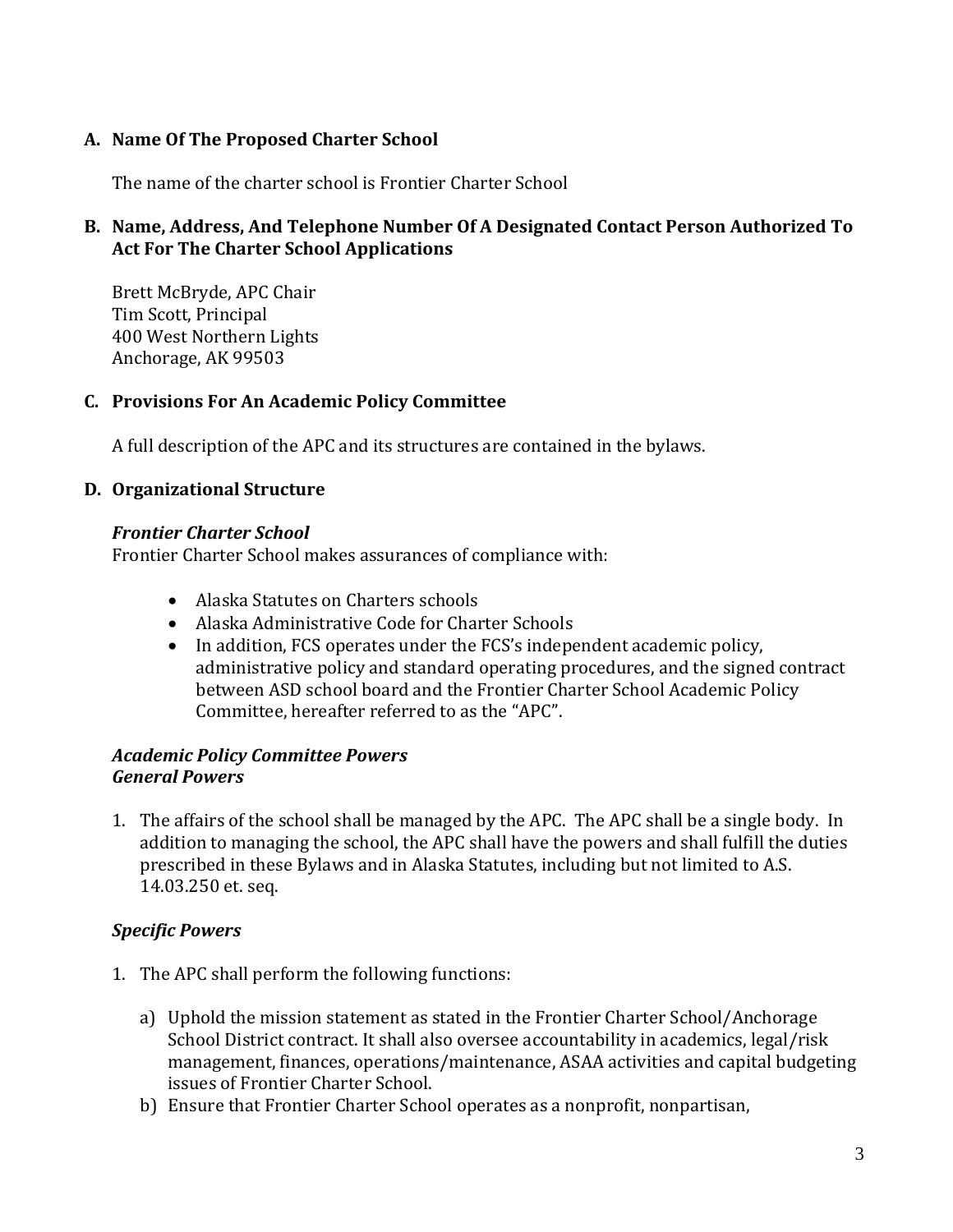noncommercial and nonsectarian organization. The names of members of the APC in their individual capacity or the name of Frontier Charter School shall not be used in connection with any commercial concern, any partisan interest, or for any purpose not appropriately related to the promotion of the responsibilities of the APC.

- c) Promote professional conduct in accordance with Anchorage School District policy.
- d) Select a chief administrator or principal, and delegate those administrative and other duties the APC from time-to-time desires.
- e) Hire or direct the chief administrator or principal to hire additional administrative staff or resource teachers as the APC, in its discretion, deems appropriate.
- f) Monitor the overhead rate, approve annual and other budgets, and take those steps deemed appropriate by the APC to control school administrative and other costs.
- g) Rule on questions of teacher eligibility and contract viability raised by the chief administrator or principal.
- h) Select, or direct the chief administrator or principal to select, qualified directors or coaches for ASAA activities if Frontier Charter School participates in those activities.
- i) Review contracts as the APC deems appropriate or upon request of the chief administrator or principal.
- j) Conduct an annual review of the chief administrator or principal, such review to be forwarded to the Anchorage School District Superintendent and kept in the chief administrator's/principal's personnel file.
- k) Enter into contracts, leases and other agreements that are, in the APC's judgment, deemed necessary or desirable for the operation of the school.

#### *Number, Tenure and Qualifications*

The APC consists of the following members for terms indicated:

- (a) Seat A/Teacher. Term expires June 2014, Jana Ozturgut
- (b) Seat B/Teacher. Term expires June 2015, Cal Dunham
- (c) Seat C/Parent. Term expires June 2015, Steve Darrell
- (d) Seat D/Parent. Term expires June 2014, Brett McBryde
- (e) Seat E/Parent. Term expires June 2013, Mary Morgan
- (f) Seat F/Parent. Term expires June 2015, Joyce Burke
- (g) Seat G/Chief Executive Officer, ex officio, Tim Scott

Joyce Burke 19340 Kullberg Dr Chugiak, AK 99567 Email[: heybebop@gmail.com](https://webmail.asdk12.org/owa/redir.aspx?C=0e03aa40489f4b5a96804039a1e80782&URL=mailto%3aheybebop%40gmail.com)

Steve Darrell 3364-B Seppala Drive Anchorage, AK 99517 Email[: darrell4@gci.net](https://webmail.asdk12.org/owa/redir.aspx?C=0e03aa40489f4b5a96804039a1e80782&URL=mailto%3adarrell4%40gci.net) Brett McBryde 18710 Upper McCrary Rd

Eagle River , AK 99577 Email[: brettmcbryde@gmail.com](https://webmail.asdk12.org/owa/redir.aspx?C=0e03aa40489f4b5a96804039a1e80782&URL=mailto%3abrettmcbryde%40gmail.com)

Cal Dunham 6700 De Armoun Rd Anchorage, AK 99516 cfdunham@hotmail.com Mary Morgan 5571 B Alora Loop Anchorage, AK 99504 Email[: yomarymo@gmail.com](https://webmail.asdk12.org/owa/redir.aspx?C=0e03aa40489f4b5a96804039a1e80782&URL=mailto%3ayomarymo%40gmail.com) Jana Ozturgut 1303 East 26th Ave. Anchorage, AK 99508 Email[: ozturgut@gci.net](https://webmail.asdk12.org/owa/redir.aspx?C=0e03aa40489f4b5a96804039a1e80782&URL=mailto%3aozturgut%40gci.net)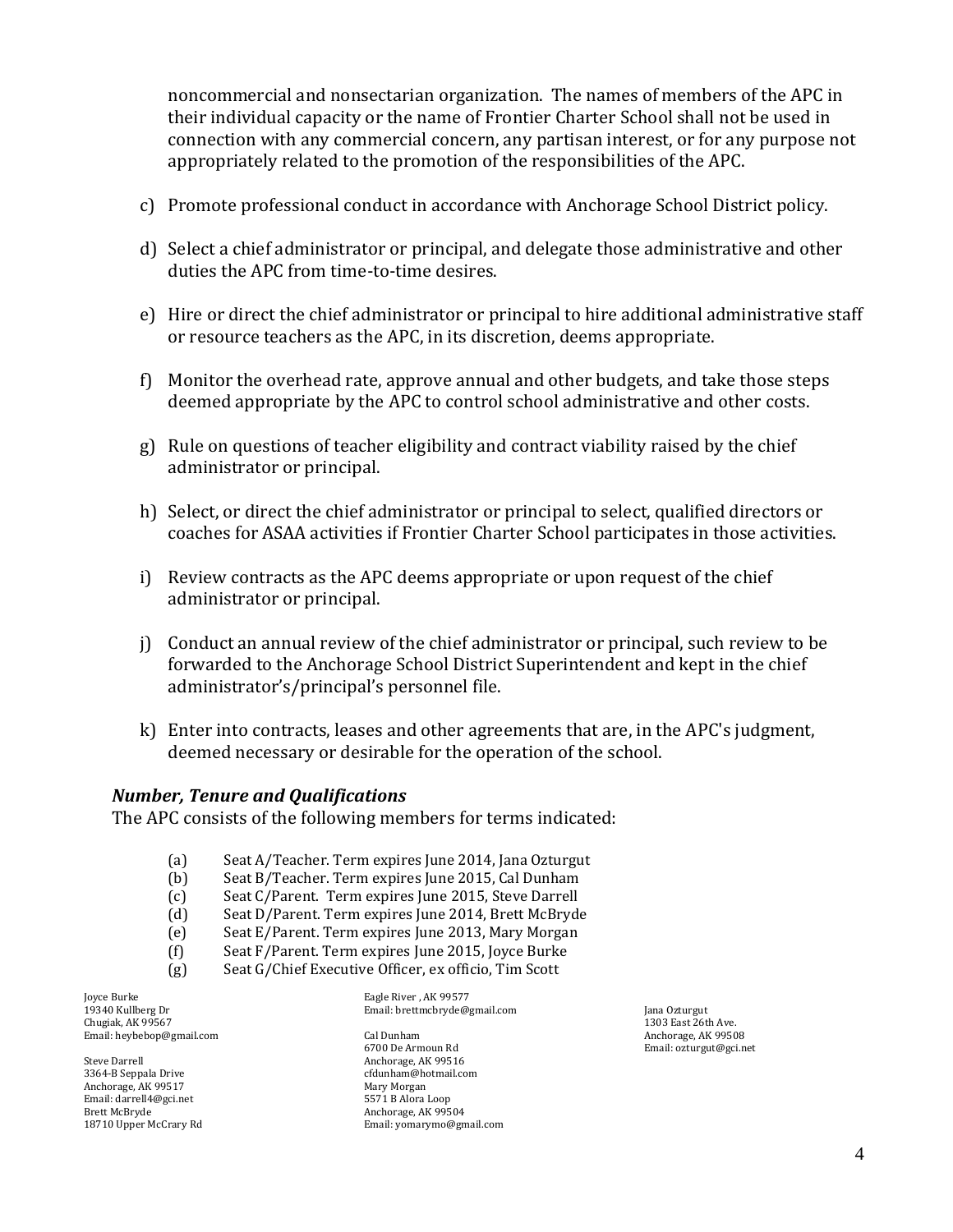### *Copies Of Proposed Organizational Documents*

The APC bylaws, Charter School Contract with Anchorage School District, FCS Administrative Charter Policies, facility lease, physical plant schematic, are included in the exhibits.

Frontier Charter School agrees to operate with all federal, state, and local laws and regulations. Additionally, FCS agrees to comply with the Anchorage School District Board Policy and Administrative Regulations unless the ASD School Board has granted specific waivers. An appropriate level of autonomy and self-determination shall be evidenced in communication with ASD Administration and minutes of the APC meetings.

### **E. Description Of The Educational Program**

*Mission Statement:* Frontier Charter School is a learning organization for parents that help families teach students to take responsibility for their own learning. Frontier serves full-time homeschooling families in the Anchorage School District who are pursuing academic excellence.

*Program Philosophy:* Frontier's niche in the home-school community is that we offer to assess every child's unique patterns of learning through the Frontier Learning Profile. The Frontier Learning Profile consists of a series of assessments based on the most up-to-date brain research that helps parents understand how their child learns. A learning profile is a map or picture of an individual's unique patterns of noticing and taking in information, processing and organizing it and operation with it the three domains for the mind or the soul; the cognitive or intellectual the emotional and the volitional or will (values).

With the assistance of public funds, Frontier Charter School will provide qualified instructors and community resources including guidance to parents, books and supplies, online courses, small group classes, university level classes, one-on-one tutoring, distance learning courses, classes offered by local vendors, and access to facilities, as necessary.

Parents take the primary responsibility for developing an Individual Learning Plan (hereafter ILP) for each of their children. In their pursuit of academic excellence, parents will work with certificated teachers that serve as academic advisors who will provide assistance and oversight. Opportunities will be made available to students through the development of a partnership with the Anchorage School District including: access to classes conducted at an Anchorage School District school, participation in District sponsored academic competitions, and participation in ASAA sponsored activities; annually update a list of digital resources to include instructional services, curriculum, publishers and providers; offering of classes by local vendors; maximizing the use of technology to bring students access to live, online courses as well as streamline the business practices of the school; and the creation of a Frontier Charter School community through the development of a school identity and esprit de corps.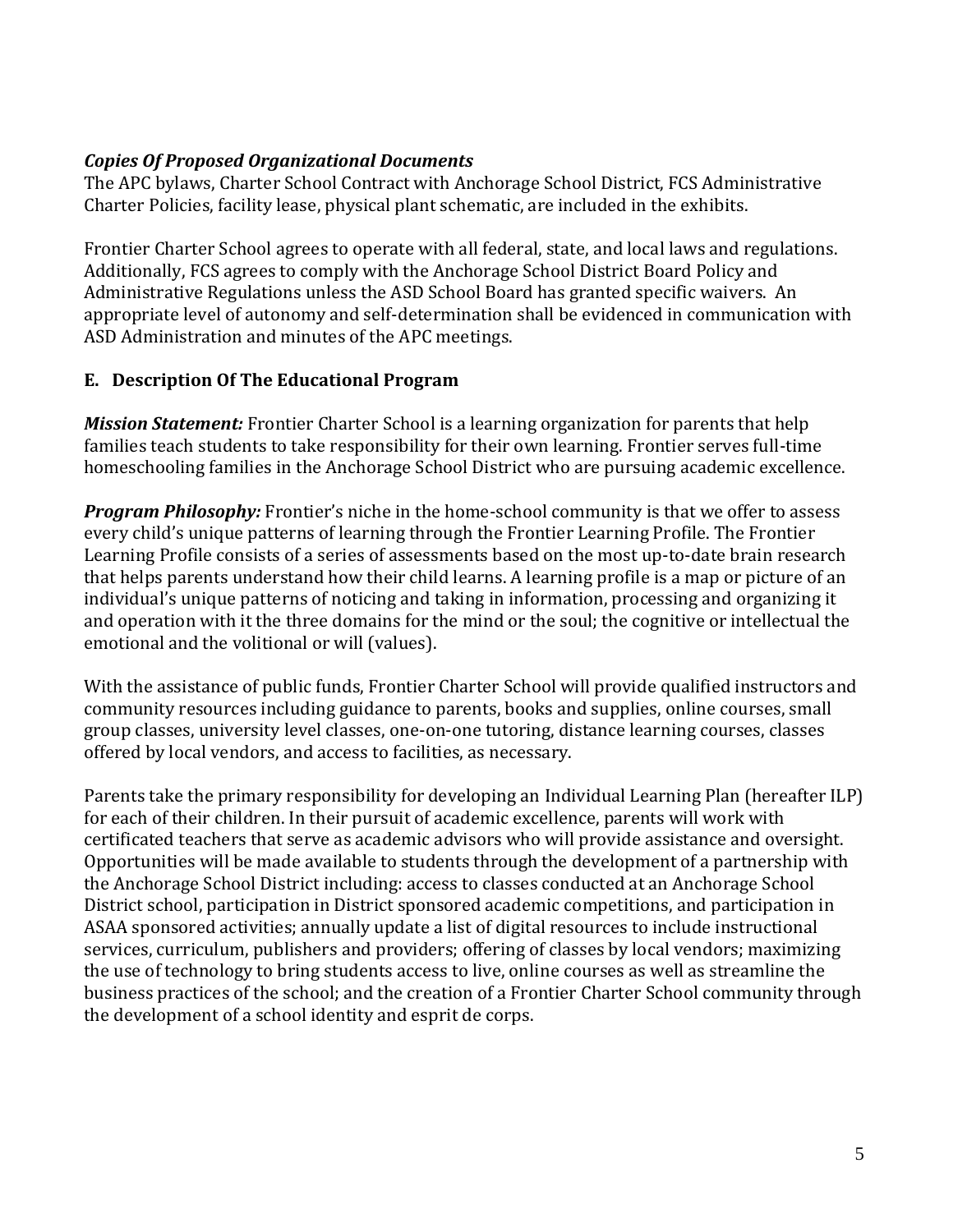**Student Population:** Frontier will serve full-time students in grades kindergarten through twelve that reside within the Anchorage School District and who are not enrolled in any other school outside of the Anchorage School District in the state. Seniors who require less than a full-time course load to complete their program may be enrolled. Students who have an Individual Education Program that requires attendance at an Anchorage School District school may enroll as part-time students at both Frontier Charter School and the Anchorage School District school in a ratio that reflects the time each spends on delivery of instruction of the required 720 mandatory school attendance hours.

The student population will be drawn from these sources: students who are currently being homeschooled and not concurrently enrolled in a private K-12 school, students that transfer from other public schools, and students that are not enrolled in any public school, but are privately homeschooling. We do not deny families the opportunity to exercise their right, under the protection of the Part-Time School law, to enroll part time in another public school or district. However, as a practical matter, we do not allow students that are enrolled full time or part time in a private school to enroll in Frontier for fine arts, music, and/or PE.

It must be understood that Frontier Charter School will not take a 1.0 FTE for a student if they are dually enrolled in another public school. Rather we will reduce their FTE based on the combination of the FTE as defined under state law (The combination of the FTE between the two schools will not exceed 1.0).

*School Performance Targets:* Frontier Charter School is excited about the Anchorage School District's 2020 Plan and agrees to follow the same targets as outlined in "Destination 2020" – a multi-year plan to increase student achievement in reading, writing and math. The plan focuses on improving the performance of every child to ensure at least one year's academic growth each year.

The plan calls for the following by the year 2020:

- 90 percent achievement in reading, writing and math
- 90 percent graduation rate
- Every child will attend school at least 90 percent of the time
- 90 percent of parents will recommend their child's school to others
- 100 percent of staff and students feel safe at school

We make available interventions to ALL of our students K-12. They include, but are not limited to, both academic achievement and academic operations. In addition, FCS will provide individual interventions for those students that fall below proficiency targets in reading, writing, and math on state mandated assessments.

As a homeschool program we do not have ongoing instruction provided by teachers. However we do track progress by identifying students initially by analyzing state assessment data and in-house profile data.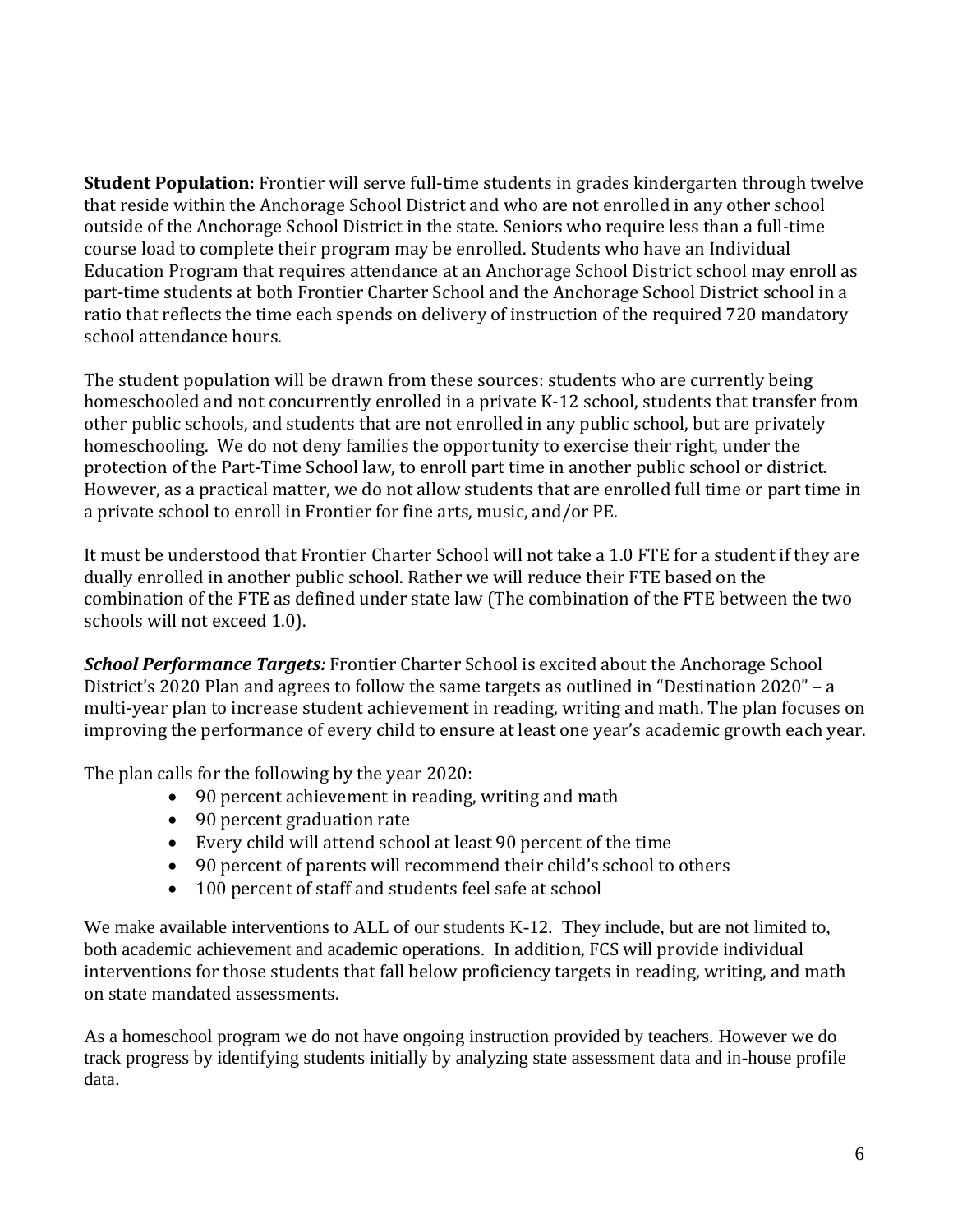In addition we have 1/3 of our school population participating in pre and post exams for reading and math. The assessment provides parents and staff with detailed information with which to create interventions.

We have recommended that some students dually enroll for specific subjects if we identify that the best intervention will be face-to-face daily instruction.

Frontier Charter School students may participate in the ASD Spelling Bee, the District Battle of the Books, the Geography Bee, the Science Fair held at UAA and other community academic opportunities during each year of existence.

*Need for the Charter School:* Each year hundreds of students in Anchorage search out homeschool options. Frontier Charter School provides regular orientations and workshops for the Anchorage community. No publicly funded school provides the unique combination of academic accountability, technological resources and opportunity for community development being proposed by Frontier Charter School.

*Goals of Frontier Charter School*: The founders of Frontier Charter School will develop annual goals through discussions based upon prior experiences with other schooling options, expressed shared needs of the homeschooling community and a review of research on homeschoolers.

*School Report Card/School Action Plan/Parent Involvement Plan* - The charter school will participate in the Anchorage School District's School Report Card, School Action Planning (SAP) process, and the development of a Parent Involvement Plan (PIP) as required by Alaska statute.

*Curriculum Statement* - Frontier Charter School will provide families with the broadest range of curricula options through: an on-line searchable curriculum database that includes curriculum descriptions, curriculum providers and publishers, and local vendor options; regular interaction with Academic Advisors who will counsel families on options geared toward their student's needs based upon expressed needs of parents and students, review of student work and evaluation of standardized test results; the development of an annual calendar listing community/district sponsored academic opportunities; and opportunities within the school community to share learning through events such as Fine Arts performances, assemblies, school science fair, etc.

*Transformational Goals* - Frontier Charter School intends to create a "learning organization" that is nimble enough to be open to flux and transformation. The organization will model the type of selflearning and personal responsibility it expects from all its students. It will make full use of digital platforms to serve families: to include on-line registration, web-based ILP development, webbased/asynchronous contact with academic advisors, budget creation and management, and class enrollment, a substantial calendar of events posted on-line, educational partnerships that provide interventions for at risk students,, and to other Alaskan students through a vendor contract consistent with Anchorage School District business policies, and the development of partnerships with universities and other institutions within the city to leverage resources, facilities, and instructors.

*Community Goals* – Frontier Charter School will foster the development of a school identity and relationships within school families by: providing for volunteer opportunities for each family in the helping organize school-wide events; dividing the school population along geographic lines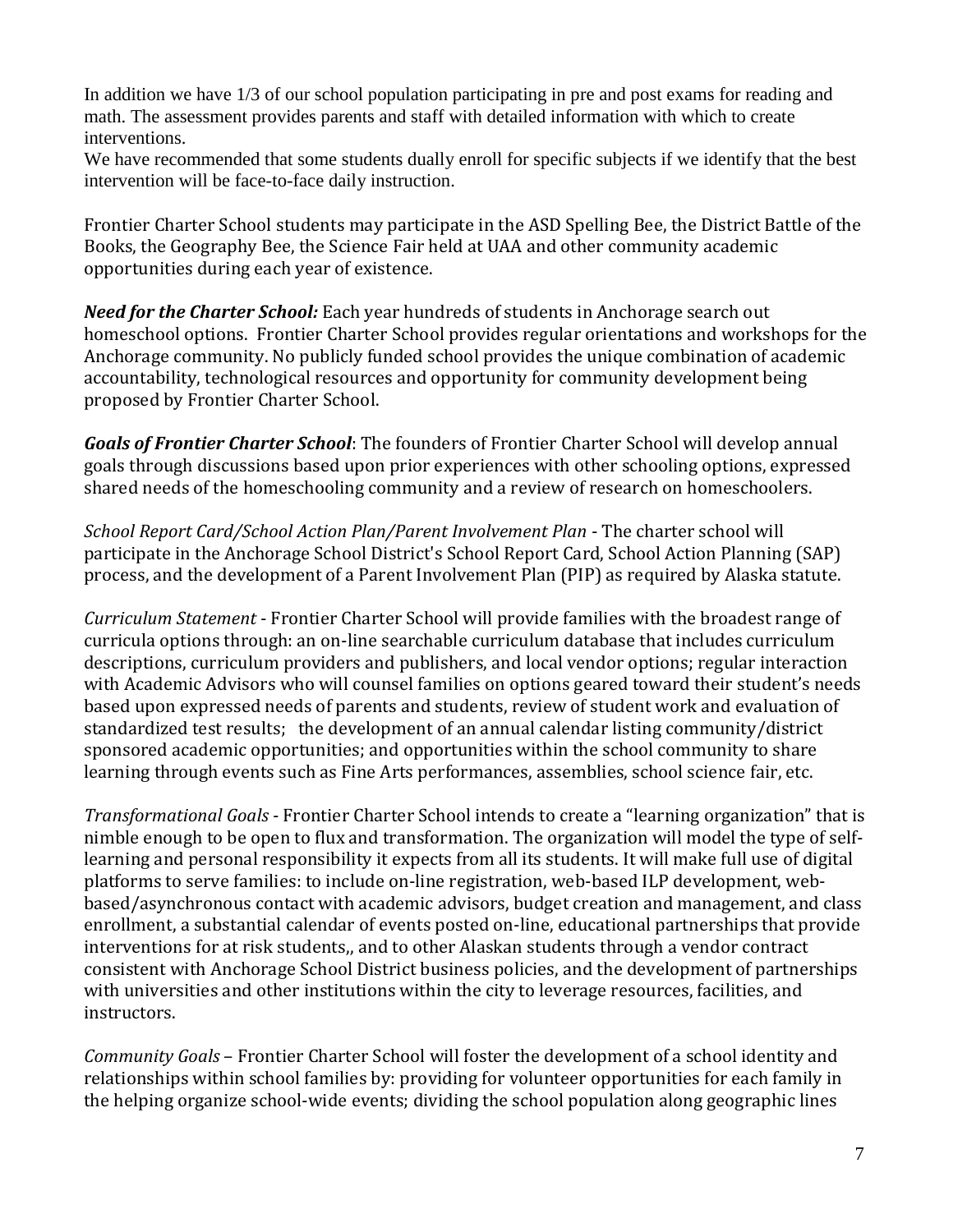into three groups for more local event planning and intramural competitions, and helping our school families connect with the community by developing local business partners.

*Curriculum/Methods:* Each student's course of study will be outlined in an Individualized Learning Plan (ILP). The ILP will: be developed annually at the start of the school year; be customized to match the abilities and learning styles of each student to enable each student to reach her or his maximum potential; be developed by the parent(s) in association with an Academic Advisor; fulfill the core and elective requirements set forth in the school scheduling requirements in section 4.7.3; comply with the Anchorage School District and Alaska Department of Education guidelines for non-sectarian curricula; comply with the Alaska state content and performance standards and documented in the student's cumulative folder; and include any IEP developed by the District for the student.

Each ILP will be required to list: subjects or course titles; number of core or elective units the course is satisfying; objectives and requirements for each course listed; method of instruction (parent-taught, small group class, one-on-one tutoring, etc.); resources required for each course including time, texts, other educational materials, school supplies, lessons, facilities or equipment rental and technological tools; method of evaluation per course; grading system used per course as applicable; and accompanying student or family budget.

We are currently in the process of making the common core state standards available to families when they create individual learning plans with our web-based student aptitude learning tracking tool (SALTT).

Each ILP will be reviewed by an Academic Advisor prior to the beginning of the student count period outlined in state regulation. They will be evaluated for meeting Common Core State Standards.

Standards and approved by the application of the Academic Advisor's signature or electronic signature in the Frontier Student Aptitude Learning Tracking Tool.

No ILP can be unilaterally altered by the Academic Advisor. The ILP may be amended anytime throughout the school year by the addition or deletion of material. Financial transactions related to the amendments will be approved after amendments are documented. No ILP can be amended to delete course work such that the student would be less than a full-time student, seniors and students with an IEP excepted as noted in the enrollment section.

The choice of curricula for families is intentionally broad in an effort to best customize the education for each child. It includes: any course of study agreed to by the parent and the Academic Advisor; courses that are intended to fulfill ASD graduation requirements; all "Credit By Choice" options offered by ASD; any course currently offered within the District; King Career Center classes that are available with allocated spaces as per ASD school policy for vocational students; any course currently offered within another District with which ASD maintains an exchange program should such a relationship be established; any University of Alaska at Anchorage course; any course from another university or college; and any course or program of study that meets the requirements set forth in the development of the ILP, section, and the scheduling requirements.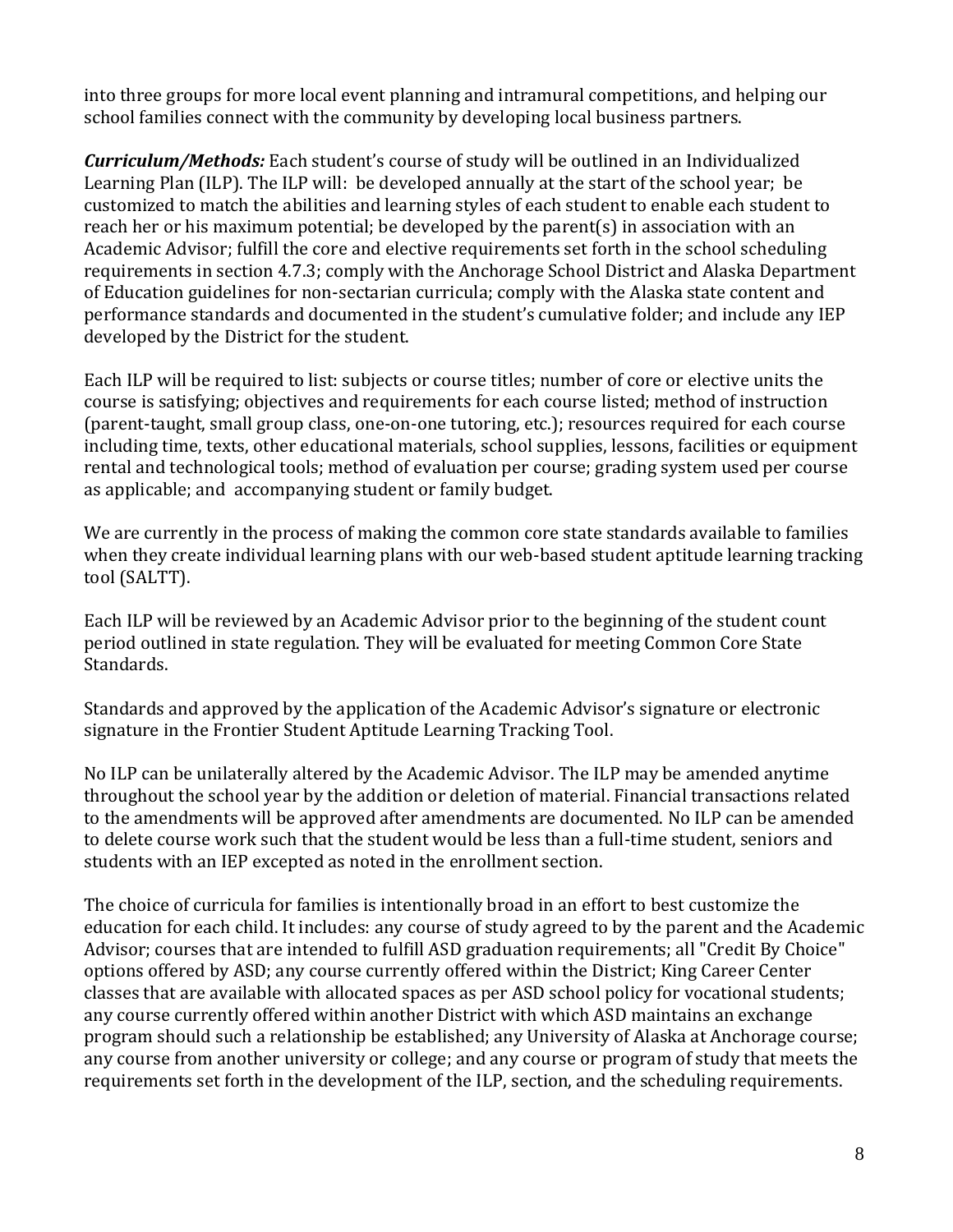**Scheduling Requirements:** Frontier's fiscal year extends from July 1 through June 30. Within the fiscal year, families may choose their own homeschooling calendar as long as the student meets the full-time enrollment requirements set forth below and it is consistent with state mandatory attendance laws. Full-time status at Frontier Charter School requires students to be enrolled in eight or more units of instruction per year on their ILP, four of which must be core units; Seniors who are completing their planned program of completion, may enroll at less than full-time level. Funding will be commensurate with level of attendance.

Students who have an IEP at the time of enrollment and are scheduled to receive services at an Anchorage School District neighborhood school may enroll part-time at Frontier Charter School and part-time at the neighborhood school. Funding will be commensurate with level of attendance.

Frontier Charter School students may participate in ASAA activities consistent with ASAA and Anchorage School District rules.

# **F. Admission Policies and Procedures**

*Admission:* Eligibility criteria for admission to Frontier Charter School: student must reside in the Anchorage School District student and plan to homeschool full-time or be a Senior completing a program of study that constitutes less than full-time attendance or be a student with an IEP whose special education and related services may be provided at the neighborhood school with part-time attendance at that school; the parent/guardian of any eligible student must attend an informational meeting; and parent/guardian must sign an agreement that they have reviewed the Frontier Charter School charter and that their family will agree to volunteer at least five hours a year for the school.

Students enrolled in any other school, either full- or part-time, except as outlined in 5.1, are not eligible for admission to Frontier Charter School. The maximum number of students who may enroll in Frontier Charter School will be determined annually by an agreement with the Anchorage School District administration. Enrollment targets are between 350 and 500 students. Students will be admitted on a first-come, first-serve basis until the enrollment maximum is reached. Thereafter, students will be admitted using the Anchorage School District Lottery Procedure as outlined in Anchorage School District School Board Policy 333.1 The lottery will be held on the second Tuesday in December and May of each year.

*Enrollment***:** Students will be considered enrolled when their enrollment package is complete and approved by their Academic Advisor. Enrollment packages will be received by the office, assigned to and evaluated by an Academic Advisor. Families will receive an e-mail from their Academic Advisor no later than one week following receipt of completed enrollment package for the purpose of scheduling an appointment for review and final approval of the package.

The enrollment interview must be scheduled within two weeks of receipt by the Frontier Charter School office of the completed enrollment package or the student's slot will be given to the next student on the waiting list.

If, following the appointment between the Academic Advisor and parent/guardian, the enrollment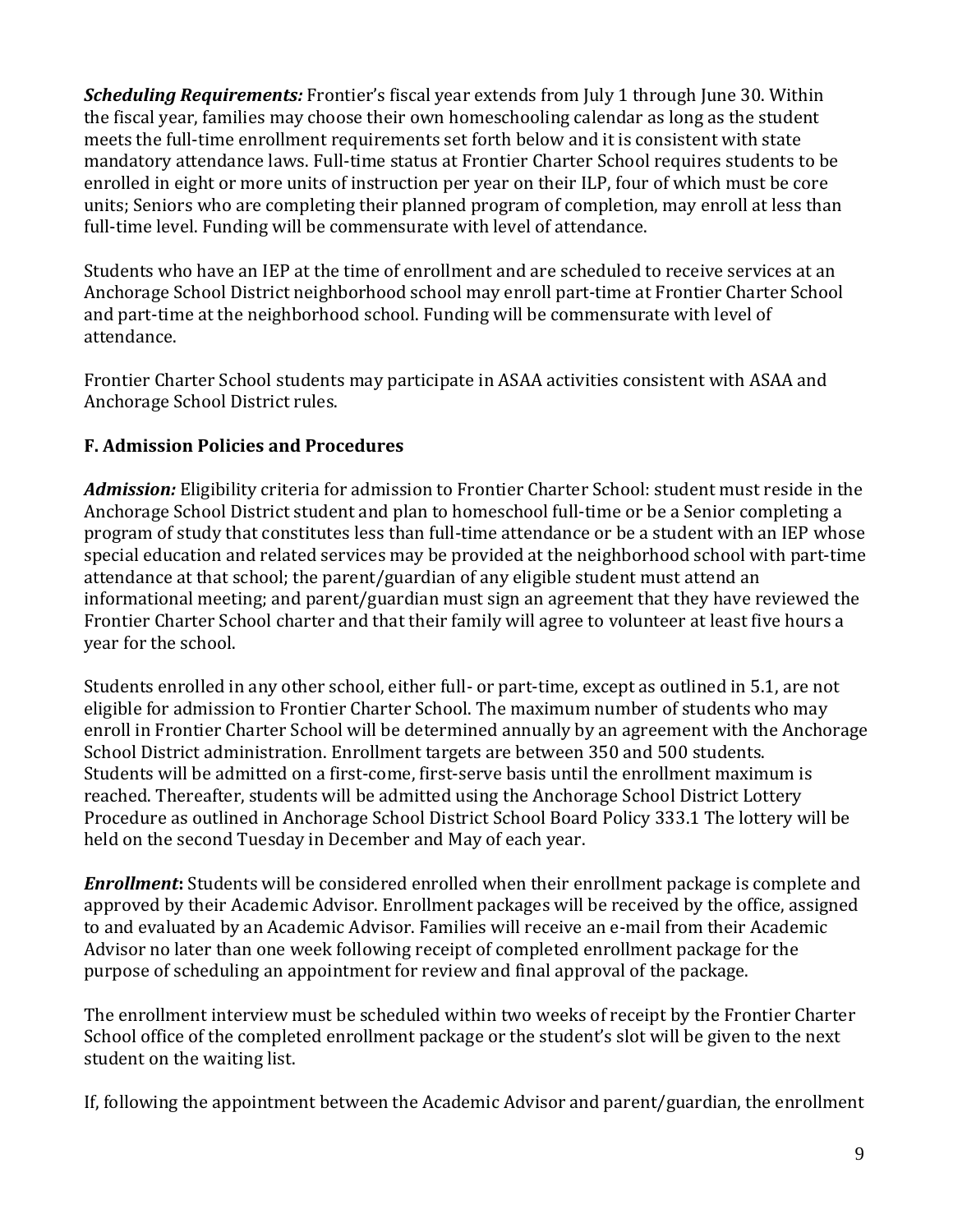package remains incomplete, the parent/guardian will have ten calendar days to revise the package and submit it to the Academic Advisor. If this deadline is not met, the student's slot will be given to another student if there are others waiting.

*Annual calendar for registration and enrollment***:** Frontier Charter School will be a year-round school with the school year beginning July 1 and ending June 30 annually. Students may apply for admission year-round. Thereafter, students may apply via the lottery method for the slots of students who are leaving the program. The enrollment process must be completed by October 31 of the school year or the student will be notified that he/she is being withdrawn from the school.

Students enrolling via the lottery must have completed the enrollment process within fifteen business days of their receiving notification of their admission or their slot will be given to another student.

*Allowance for program diversity:* Frontier Charter School, through the development of an ILP for each student, allows for a customized program of learning to be developed for every enrolling child. It will be the responsibility of the Academic Advisors to provide appropriate curriculum recommendations to parents/guardians of students who may fall in any academic achievement level.

Students who are identified as 'gifted' by the District are eligible to receive services at their neighborhood school.

Students who are eligible to receive Special Education services and have an IEP will receive services through the Anchorage School District Special Education program. Frontier Charter School students who are identified, as possibly being eligible to receive special services will first meet with the Student Intervention Team at Frontier Charter School. Referrals made for this team will make further evaluation by the District. Services provided to students on an IEP in a regular instruction classroom, with no accompanying accommodations, will be paid for out of the student's Frontier Charter School student account at the Anchorage School District class chargeback rate.

If a student has a current IEP in place that provides services in the Anchorage School District for a routine part of the regular school day, he/she will be enrolled part-time in the neighborhood school and part-time at Frontier Charter School.

Frontier Charter School will practice no discrimination in the admission of students or in the implementation of the educational program in accordance with school district, state and federal requirements. No student will be required to attend Frontier Charter School.

# **G. Administrative Policies**

The Frontier Charter School application and contract may be modified or revised pursuant to Anchorage School District policies and procedures. The Frontier Charter School shall operate under all Anchorage School Board policies and regulations except as set forth herein.

The Frontier Charter School shall operate under all state regulations with the exception of those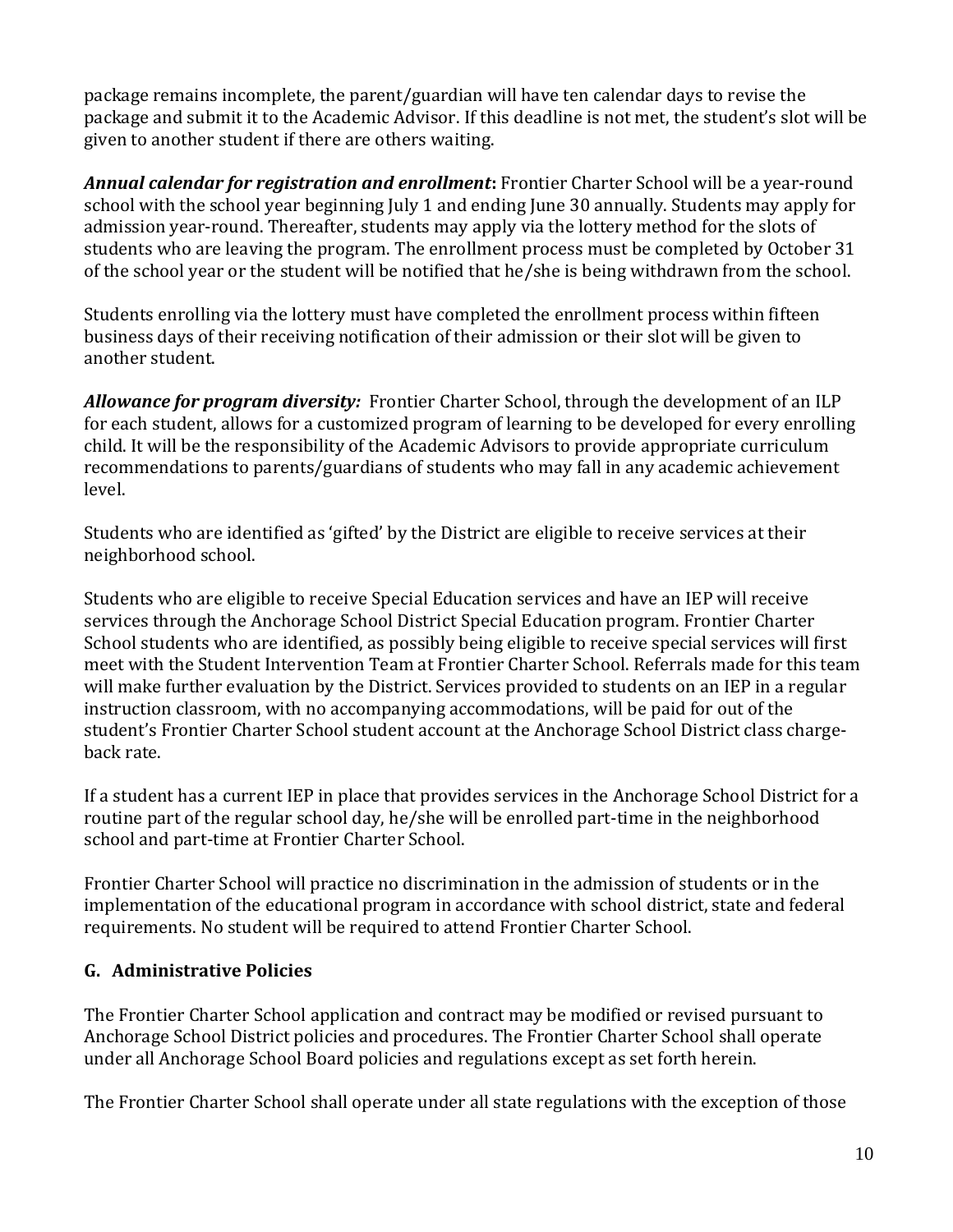listed under section 17 of the Frontier administrative policies.

*Academic Policy Committee:* The composition of the Academic Policy Committee will be as follows: four (4) of the members shall be eligible parents, (3 elected, 1 appointed by the Board); two (2) of the members shall be eligible teachers, (1 elected, 1 appointed by the Board). At the discretion of the Academic Policy Committee the following three seats may be appointed by the Academic Policy Committee: one (1) member representing higher education; one (1) member of the local business community; and one (1) student representative. If seats "H", "I", and/or "J" are authorized by the Academic Policy Committee, these members shall be appointed by the Academic Policy Committee for one-year terms.

The Academic Policy Committee may appoint a student representative annually until the first elections annually.

The Chief Administrator of Frontier Charter School and an elected eligible high school student shall attend meetings of the Academic Policy Committee in an advisory capacity. They shall not have voting rights nor may they attend Executive Sessions without invitation by the Academic Policy Committee.

The Anchorage School District may appoint a representative to attend Academic Policy Committee meetings in an advisory capacity, also without voting rights, and without access to Executive Sessions absent the invitation of the Academic Policy Committee.

The terms of office for seats "A" through "F" of the Academic Policy Committee shall be staggered as follows:

- a. Seat A/Teacher. Elected. Term expires June 2014.
- b. Seat B/Teacher. Appointed. Term expires June 2015.
- c. Seat C/Parent. Elected. Term expires June 2015.
- d. Seat D/Parent. Elected. Term expires June 2014.
- e. Seat E/Parent. Elected. Term expires June 2013.
- f. Seat F/Parent. Appointed. Term expires June 2015.

Thereafter, the terms of office shall be for three (3) years for elected parents and teachers.

Elections shall be held in May prior to the expiration of the term of members of the Academic Policy Committee on June 30 of the same year. Those Academic Policy Committee seats that are appointed positions shall be filled by the majority decision of the members of the Academic Policy Committee at the annual meeting in May.

Any vacancies shall be filled by a majority vote of the Academic Policy Committee and when deemed appropriate by the Academic Policy Committee. The person filling such vacancy shall serve for the remainder of the term applicable to the seat that was vacated.

The Academic Policy Committee of Frontier Charter School will be responsible for: ensuring the fulfillment of the mission; formulating, adopting and maintaining a complete set of bylaws, charter, rules and regulations and policies by which the charter school shall be governed; developing an Strategic Plan to provide the staff with specific goals and responsibilities that is developed consistent with school action plans required by state law; contains one and three goals,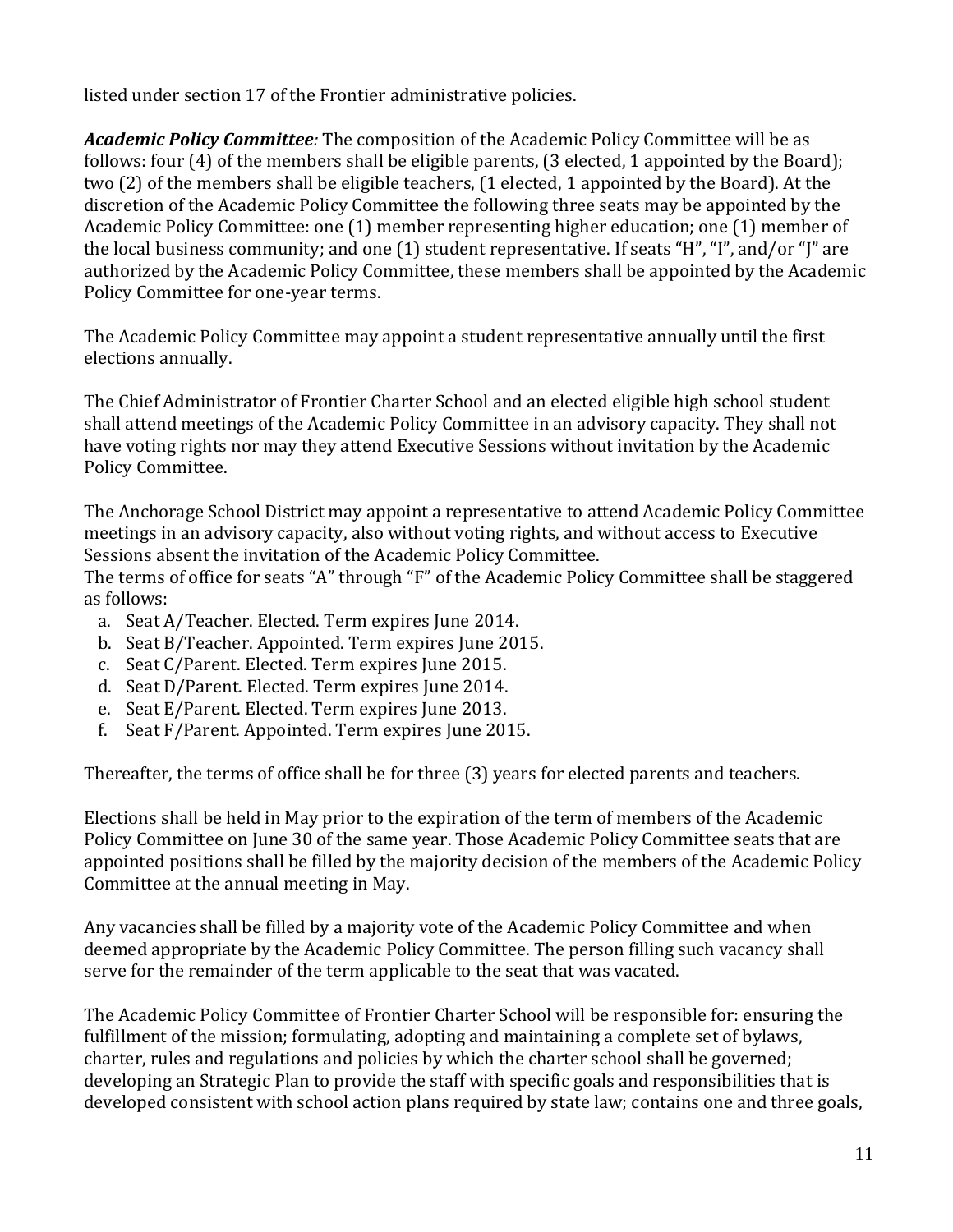clearly outlines specific objectives, assigns target dates and a staff or Academic Policy Committee member who is responsible for oversight of each objective, and is used during the Chief Administrator evaluation process; creating subcommittees as needed to oversee academic accountability, legal/risk management, financial, board development and personnel issues of the school; contracting with a Type B certified administrator for teacher evaluations; selecting a Chief Administrator and assigning duties as directed by the Academic Policy Committee; authorizing the hiring of additional administrative staff in the event of significant increases in enrollment; monitoring the charter school overhead rate and taking steps to cut school administrative costs or increase funding if such measures are required to fulfill the mission; annually evaluating the Chief Administrator in January of each year; annually conducting a survey to allow families, teachers and vendors to provide input on the school, its administration, its effectiveness and areas of strength and weakness; ruling on matters brought forward by the Chief Administrator; and ruling on matters as otherwise permitted or required by law.

*Business Administration***:** Frontier Charter School certifies that it will comply with all local, state and federal requirements for the receipt and use of public money. The administration of all financial transactions will be overseen by the Chief Administrator.

All transactions will be to further the goal of providing an excellent academic experience to students of Frontier Charter School. All financial transactions must comply with Anchorage School District conflict of interest policies. Authorized District personnel shall be allowed to review Frontier Charter School books and accounts during all hours the school is in operation.

*Employment Practices:* The compensation for the Type B certified administrator will be determined by the Academic Policy Committee based on the qualifications of the individual selected.

Compensation for staff will be determined in accordance with existing collective bargaining agreements where applicable, and otherwise by the Academic Policy Committee.

Prospective employees will be given written advance notice of any waivers, and will be informed that working less than full-time (1 FTE) could result in reduced retirement/health benefits.

# *Educational Resources***:**

*Procurement -* It is the intention of Frontier Charter School to develop an inventory of quality educational materials that circulates among families with the goal of minimizing warehousing needs. Therefore, the Chief Administrator will be responsible for achieving this goal through his/her management of the internal procurement policies. Excessive, poor quality and/or hard-to warehouse items, no matter how educational, may be considered ineligible for procurement.

It shall be the responsibility of the Chief Administrator, or his designee, to approve goods and services eligible for procurement or reimbursement. The Chief Administrator will ensure that all items eligible for purchase are in keeping with school district policies and procedures.

Additionally, every item must be in keeping with ASD and Alaska DOEED guidelines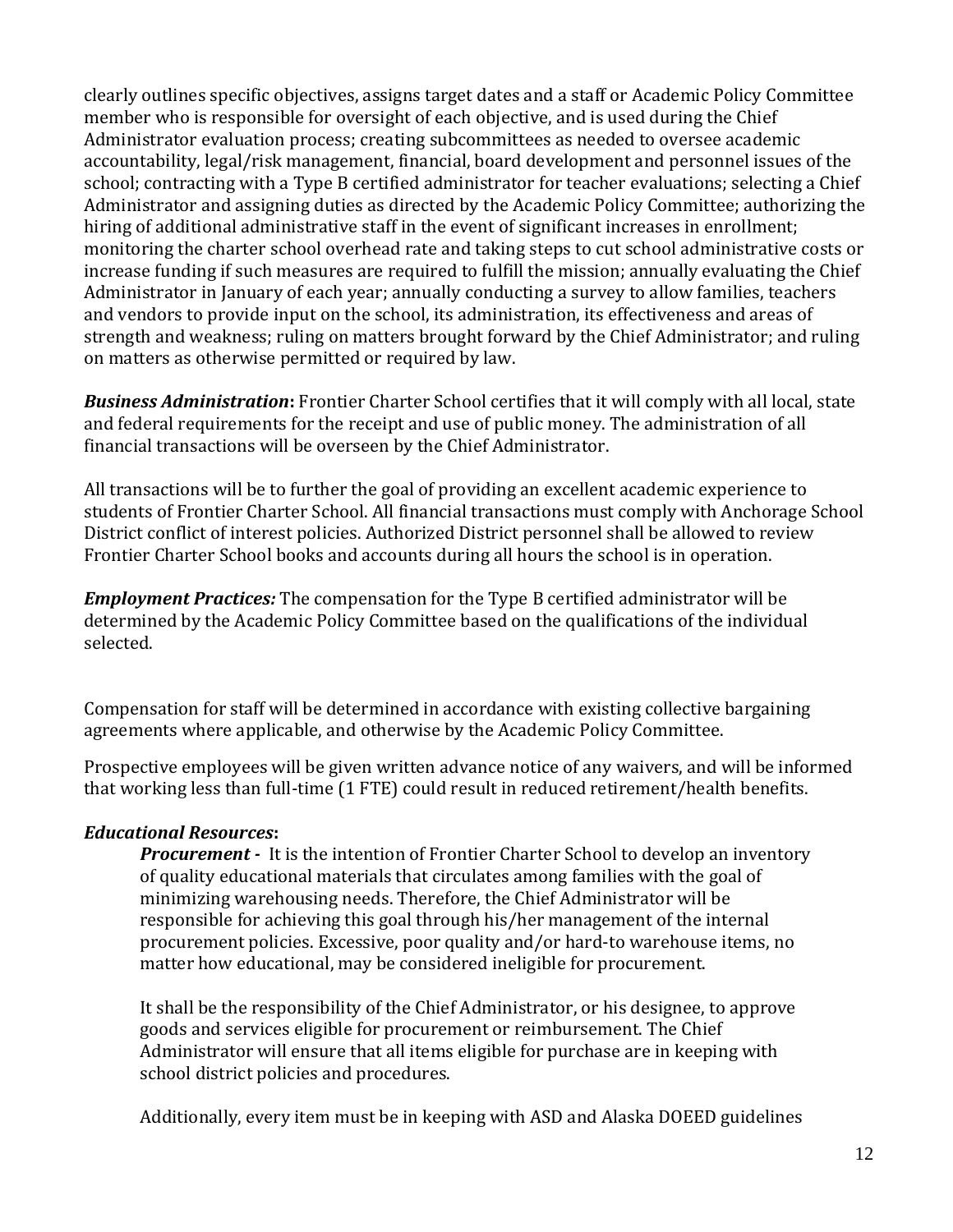for non-sectarian material or service. Any item not in keeping in with procurement policies of the state or district will not be available for procurement or reimbursement, but may be used by a family when paid for by their personal funds.

Actual procurement or reimbursement for items must be justified by being included on a student's ILP and budget.

The Chief Administrator shall provide a means by which parents or teachers may petition to have items added for procurement eligibility. Chief Administrator will determine whether or not the petitioned item meets the following criteria:

- Whether the item or service in question can be used for educational purposes.
- Whether the item or service can be procured or reimbursed within the limits of District policies and procedures.
- Whether the item is in keeping with Anchorage School District and State guidelines for non-sectarian material or service.
- Whether the item is likely to be reused by other families and not require long term warehousing by Frontier Charter School.

All material items procured by Frontier Charter School families will be considered part of the Frontier Charter School Resource Library.

Material items that are procured by families should be returned to the Frontier Charter School office when they are no longer being used, to allow other families to use them, and to help meet the goal of not creating an excessive inventory.

Use our current custom built integrated tracking software (SALTT) track material items.

Any material item that is intended for consumption (workbooks, art supplies, science experiment materials, etc.) need not be returned.

*Vendor Services -* All services/fees available for procurement must directly provide for the educational needs of an Frontier Charter School student. Educational Services Providers, approved by the Chief Administrator, that provide direct instruction to Frontier Charter School students, may be eligible vendors.

Vendor fees must provide only a Frontier Charter School student access to an educational venue such as a gym, pool, laboratory etc. Vendor memberships must provide only Frontier Charter School students with long-term access to an educational venue.

Not all vendors may be available for procurement or reimbursement by Frontier Charter School.

The business staff of Frontier Charter School will maintain a file of eligible vendors.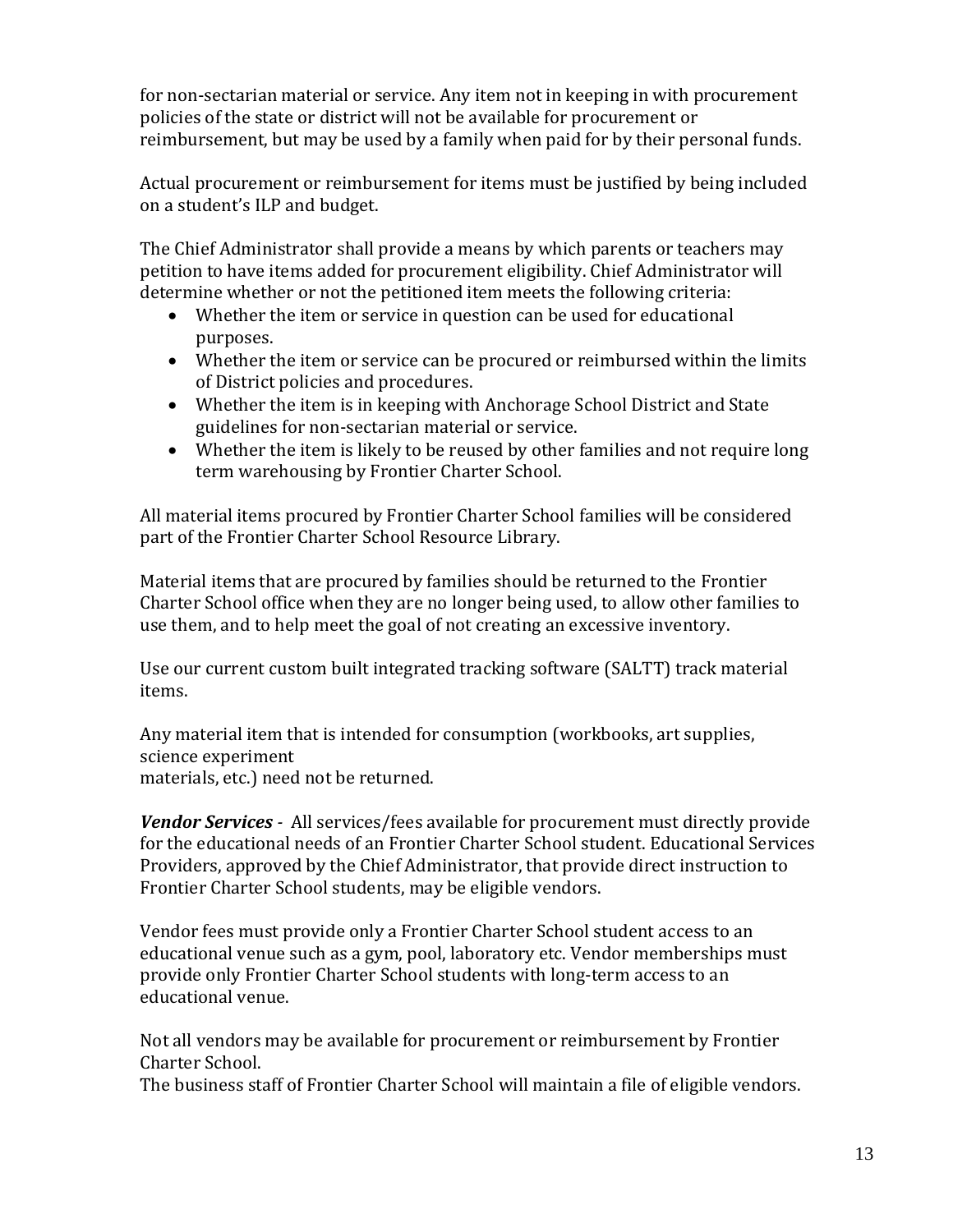Families may request that vendors be considered for procurement eligibility.

*ASAA Participation -* Frontier Charter School shall participate according to the ASAA Constitution and Bylaws and Anchorage School District policy.

The charter school may choose between non-member school participation and member school participation based upon the needs of the students and parents in the school.

If Frontier Charter School chooses not to be a member school, then Frontier Charter School students may participate in ASAA activities at an Anchorage School District school, consistent with District policies.

Frontier Charter School students will personally pay participation fees and fees associated with specific ASAA activities as prescribed by the Anchorage School District.

Eligibility for Frontier Charter School students shall be established according to the ASAA Constitution and Bylaws and Anchorage School District policy as outlined in the Senior High School Activities Handbook and Student Handbook.

Coursework will be documented per semester as outlined on the ILP.

"Attendance" will be established by evidence of ongoing participation in the classes in which the student has enrolled. This evidence may take the form of a learning log or a weekly activity report, or parent and/or teacher assent.

# **H. Funding Allocation and Annual Program Budget**

ASD receives revenues from the state for the charter school and reduces the revenues for administrative costs retained by ASD by applying the indirect cost rate that is approved by the State of Alaska, Department of Education and Early Development.

Grants and special revenue or any additional funding from a governmental agency outside of the foundation formula funds which is directed to or obtained by the charter school will be subject to the approval of the Anchorage Assembly whenever it may affect the upper limit of the Anchorage School District budget.

Revenues from sources other than governmental agencies, including funds from corporate or other contributions or from the sale of curricula shall be retained by the charter school and used exclusively for the charter school program. The receipt and expenditure of all such funds shall be subject to the fiscal management standards set forth herein and all records and accounts for such funds shall be available for inspection by authorized District personnel. Receipt of such revenues shall not reduce the foundation funding for the charter school or additional funding from governmental agencies.

The District and the charter follow applicable statutes and regulations and base the schools' revenue on their student enrollment. The current District practice is to provide Basic Need, as calculated by the State Foundation Formula, less indirect cost using the final Average Daily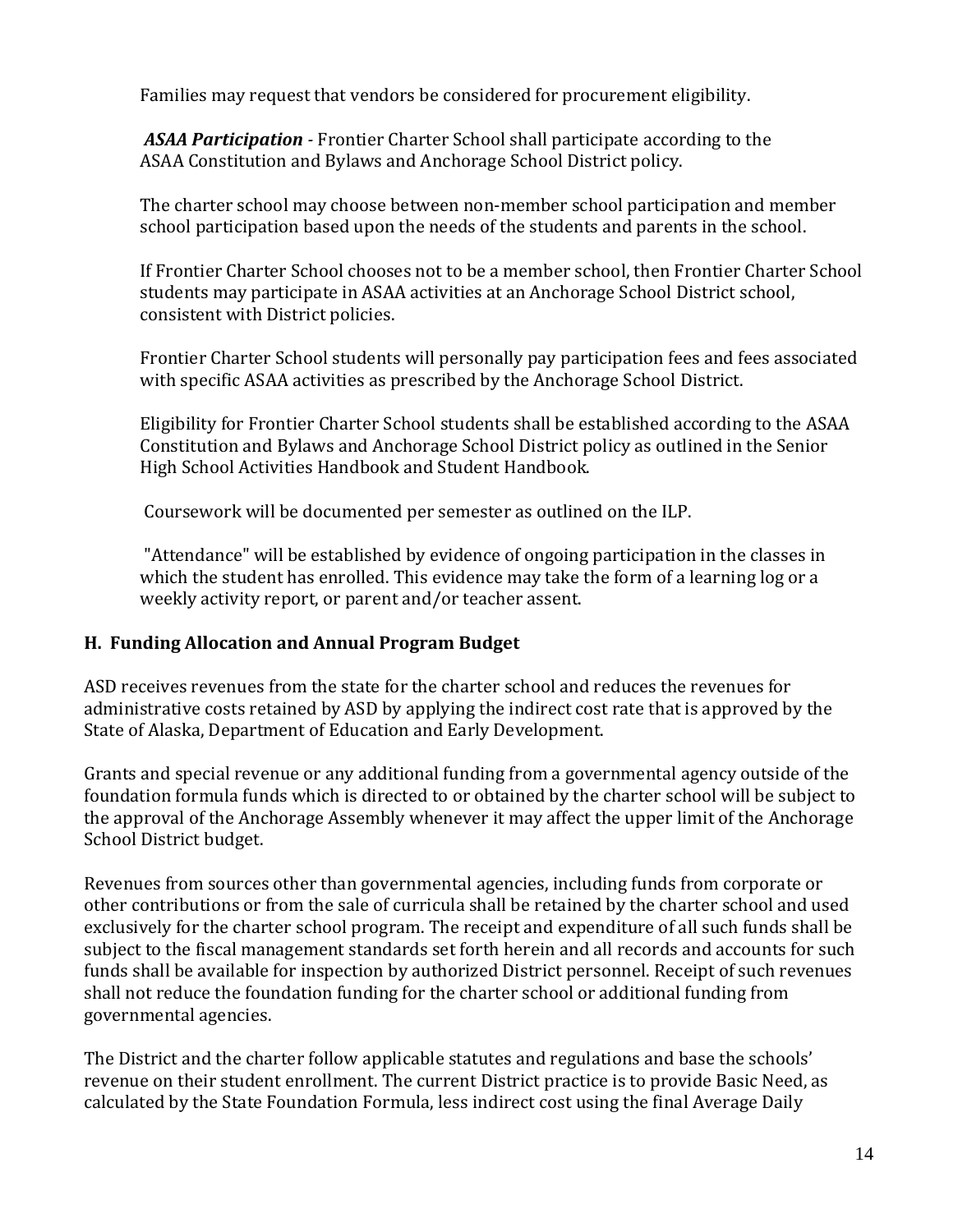Membership student count as measured during the OASIS count period and confirmed by DEED. Funding for correspondence programs is calculated by multiplying the correspondence ADM by 80%. This is the formula the state applies to Frontier Charter School.

No tuition will be charged to students attending Frontier Charter School.

All equipment and supplies purchased by the charter school are the property of the Anchorage School District. Upon the completion or termination of the charter school contract, they will be returned to the school district.

The charter school shall annually submit a balanced program budget by November 15 of each year which shows the expected revenues and expenditures for the charter school for the next school year.

# **I. Methods By Which The Charter School Shall Account For Receipts And Expenditures**

Frontier Charter School will remain compliant with AS 14.17.910. The approval of expenditures requested through student allotment funds will comply with this statute.

The charter school will account for receipts and expenditures by using and complying with District accounting, audit, and fiscal procedures.

The charter school agrees that it will comply with district, state, and federal requirements for receipt and use of public money. The charter school shall allow District personnel or the District's auditors access to financial information at all reasonable times.

The charter school shall cooperate with the School Board or the Department of Education in complying with the requirements of AS 14.17.910. This shall be accomplished by making use of the school District's existing accounting systems and procedures for revenue, payroll and procurement.

Individual student accounting described below for revenue, payroll and procurement shall be accomplished by the Frontier Charter School business office.

Student enrollment reports, time sheets and requisitions shall be prepared by the charter school and shall represent consolidations of individual student contracts and transactions.

A budget, including the budget for student accounts, shall be established on an annual basis by the Academic Policy Committee based upon recommendations from the Frontier Charter School administration.

It is intended that the charter school overhead rate will be held to a minimum in order that the majority of funds be allocated for the provision of direct instruction. In accordance with the State chart of Accounts, at least 70% of the school's budget will be spent on instruction.

Student account budgets will be determined for each student account annually by the Academic Policy Committee, as early in the school year as possible, and no later than the October regular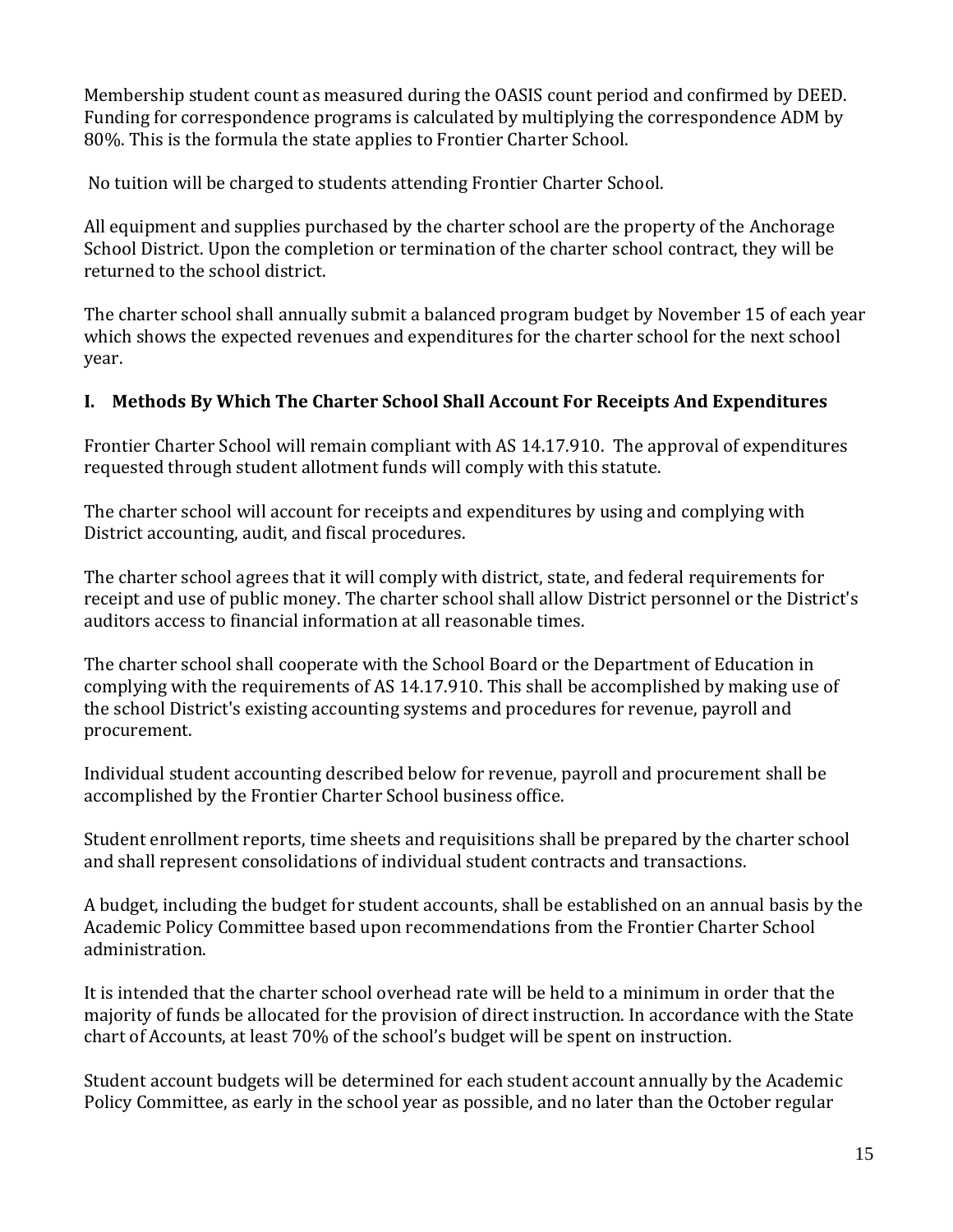meeting of the Academic Policy Committee, based upon recommendations of the administration.

The Student Account allocation may include stratified amounts according to grade.

The student accounts for children or wards of one family may be compiled into one family account to maximize efficiency and economy.

Procurement of material goods and services may be charged against the student's account.

Student account funds may only be accessed for payment of educational services, material goods, and services that are outlined on the student's ILP and included on the student's (or family's) budget through:

- submission and completion of a vendor contract,
- requisition of approved material goods or services, and
- request for reimbursement for approved material goods and services.

Requests for reimbursement are limited to:

- curriculum.
- vendor services

### **J. Location and Description of the Facility**

Administrative offices, conference area and resource library are to be located as designated by the Academic Policy Committee and the location kept on file with the Anchorage School District and with Frontier Charter School.

Frontier Charter School may enter into a lease with a property owner of a non-District facility after review and approval by the Purchasing Department and Anchorage School District within 10 days of their receipt of a copy of the agreement.

The lease will be approved by a District designee prior to finalization.

A cancellation clause will be part of the lease agreement.

The charter school facility will comply with federal, state and local building, fire, health and safety requirements where applicable. Compliance with such requirements and codes will be maintained at or above the existing Anchorage School District practice for leased office space for the duration of the contract.

The charter school may use space in non-District facilities which meets applicable codes, as approved by the Academic Policy Committee.

The charter school will pay for building maintenance costs directly related to the charter school program.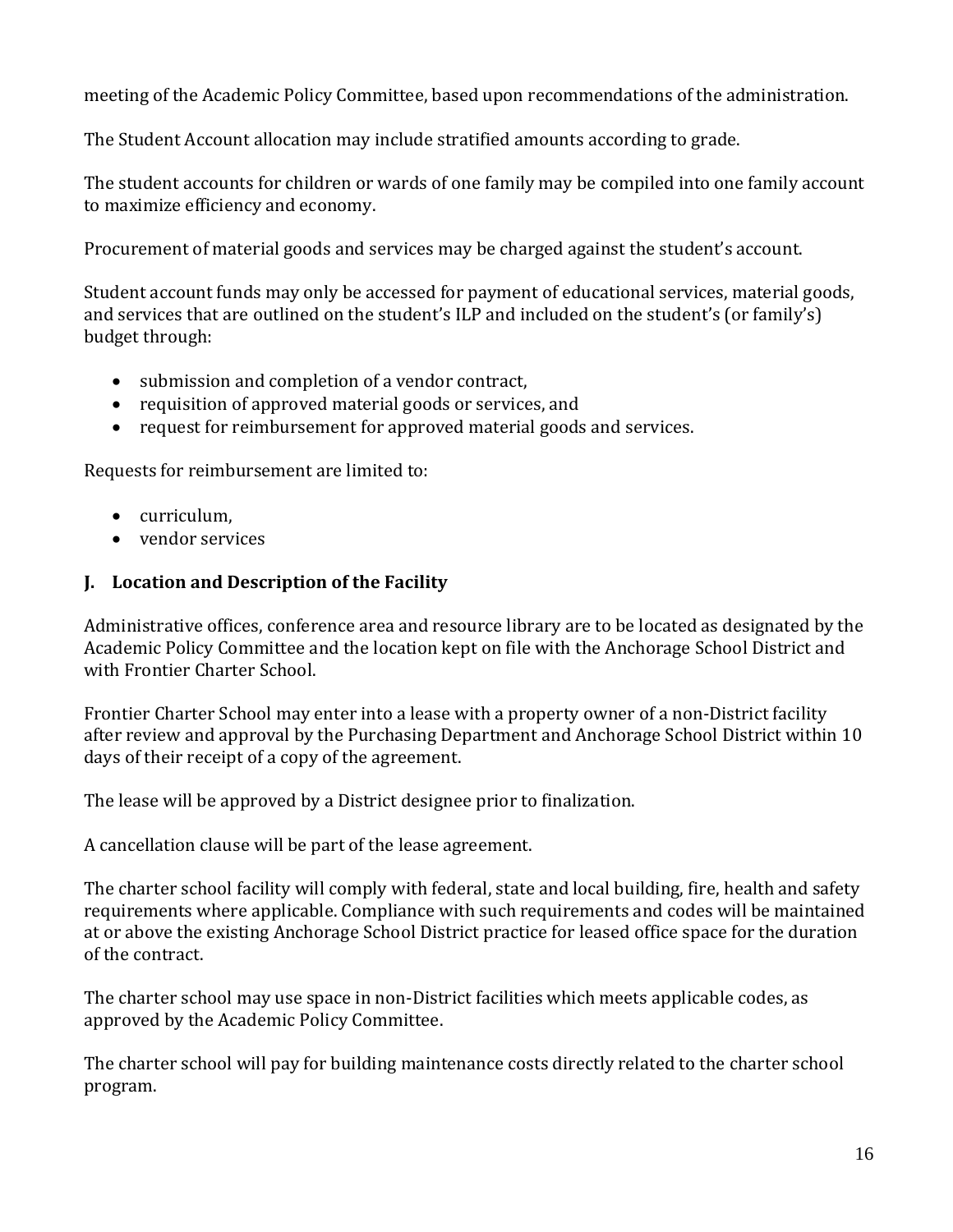The current mailing and physical address of Frontier Charter School is 400 West Northern Lights, Suite #4, Anchorage, Alaska, 99503

The current lease for the facility is included in Exhibit C.

The current facility is maintained through contracted lease agreement between FCS and building owner.

No lease agreement may be entered without approval of the FCS APC. Without obtaining express agreement in written form, a proposed lease agreement must include: a provision for termination of the lease agreement without further obligation of FCS in the event that of a lack of appropriation/funding for the charter school or in the event of termination of the charter school's authorization to operate as a charter school. Additionally, a provision, stated in the agreement, must be included that the District is not a party to the lease agreement and is not subject to any obligation or liability under the lease agreement.

FCS will secure a contract for custodial services relative to the lease agreement.

# **K. Teachers/Administrators In The Charter School**

A teacher may not be assigned to the charter school unless the teacher consents to the assignment.

The Chief Administrator for Frontier Charter School will be either a principal with a current Alaska Type B Administrative Certificate or Teacher-in-Charge or other qualified person.

*Teaching staff:* Instruction will be provided to Frontier Charter School students by the parent or guardian, by certificated teachers and by qualified instructors. This section covers those individuals who are Anchorage School District full-time teachers, retired Anchorage School District teachers, or certificated teachers on the Anchorage School District eligible-to-hire list.

Any teacher employed by or retired from the Anchorage School District or in the Anchorage School District's eligible-to-hire pool of approved teacher candidates shall be eligible to be employed by Frontier Charter School. A teacher may not be assigned to the charter school unless the teacher consents to the assignment. Except as approved by formal waiver, all provisions of the existing negotiated agreement with the Anchorage Education Association apply to teachers in the charter school.

Charter school teachers shall be evaluated in an equivalent manner as all other teachers in the District and in conformance with applicable District and State requirements. Although a teacher may teach about various religions as part of the curriculum, they may not advocate a particular religious view or that a particular religious view is true or false. Sept. 15, 1988 Op. Att'y Gen. on AS 14.0090.

The compensation rate for a teacher shall be that provided for under the existing collective bargaining agreement. A teacher's per diem compensation rate shall be the teacher's annual salary (according to 105 Salary Schedule) divided by the 182 days in a school term.

A teacher's per hour compensation rate shall be the teacher's annual salary (according to 105 Salary Schedule) divided by the 182 days in the school term and that quotient divided by the number of hours required by the AEA agreement for a full-time teacher.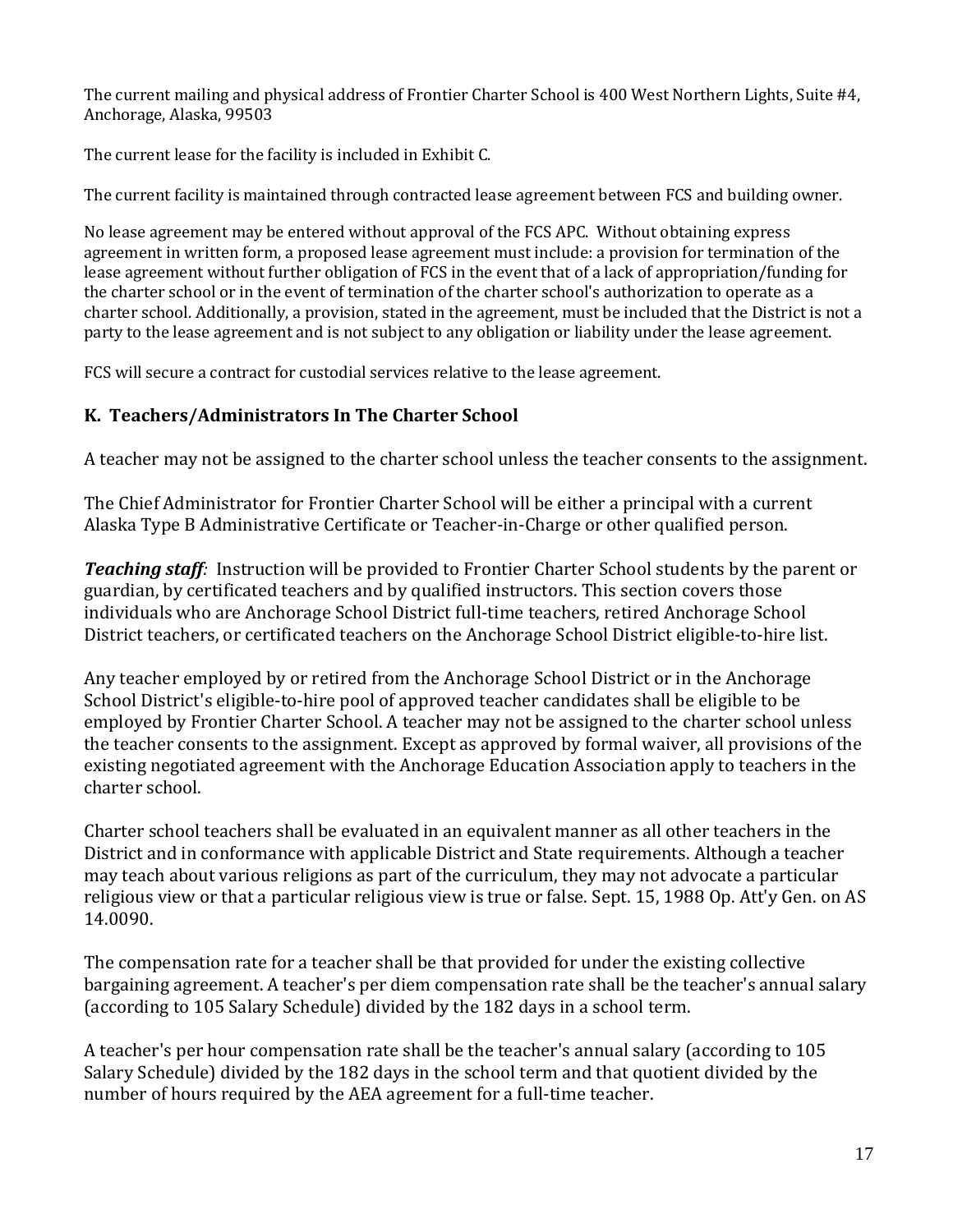Since Academic Advisors are full time certificated teaching staff, a teacher who employed as a fulltime Academic Advisor may not also receive additional pay for working with students groups during regular work hours.

The chief administrator will supervise the academic advisors. The Chief Administrator will select the Academic Advisors. They will work at or out of the school office and be assigned students according to a procedure designed by the Chief Administrator.

Their responsibilities will include: helping the parents/guardians develop their student(s)' ILPs; tracking annually how each student is progressing toward meeting State content and performance standards; recommending alternative curricular options based upon either the parent's/guardian's request or review of State Standards compliance and/or standardized test scores; reviewing student expenditures for compliance with procurement policies, agreement with ILP, and inclusion on budget; communicating regularly with families as needed to ensure family's understanding of the Frontier Charter School program; evaluating standardized test scores and assisting families in understanding how to use results to improve their student's program of learning; assisting families to pursue qualification of their student for Special Education services; with the parents, making final grade placement for the upcoming school year by June 30 of each school year; communicating regularly with the Chief Administrator regarding families needs; preparing workshops for students or parents on relevant topics; teaching classes as time allows and needs dictate; helping with the recruitment of direct instruction teachers; recommending courses that would benefit students and helping to design curriculum; and assisting parents/guardians in the administration of creative learning programs.

*Chief Administrator:* The Chief Administrator will take direction from, fulfill those tasks assigned by, and report to, the Academic Policy Committee and be charged by the Academic Policy Committee to effectively administrate the school based upon State and District policies, the Frontier Charter School Charter and other governing documents, and the Annual School Action Plan and Parent Involvement Plan.

The Chief Administrator will hire staff and provide oversight of all full-time and part-time Frontier Charter School staff while serving as liaison between the District and the Academic Policy Committee

The Chief Administrator will prepare an annual budget including determining annual program budget for the school based on AS 14.03.260, and annually recommending per student account allotments; preparing any required District or State reports; administering all State mandated standardized tests; overseeing the accounting for all receipts and expenditures; making recommendations to the Academic Policy Committee regarding staffing issues, policies, and/or financial matters.

The Chief Administrator will continually review academic standards through; evaluation of ILPs, appraisal of courses taught by certificated teachers, review of standardized test scores, and review of achievement levels of students in district, state or national academic events.

The Chief Administrator will maintain procurement policies for educational materials, books and other supplies, types of educational services and use of facilities allowable for requisition or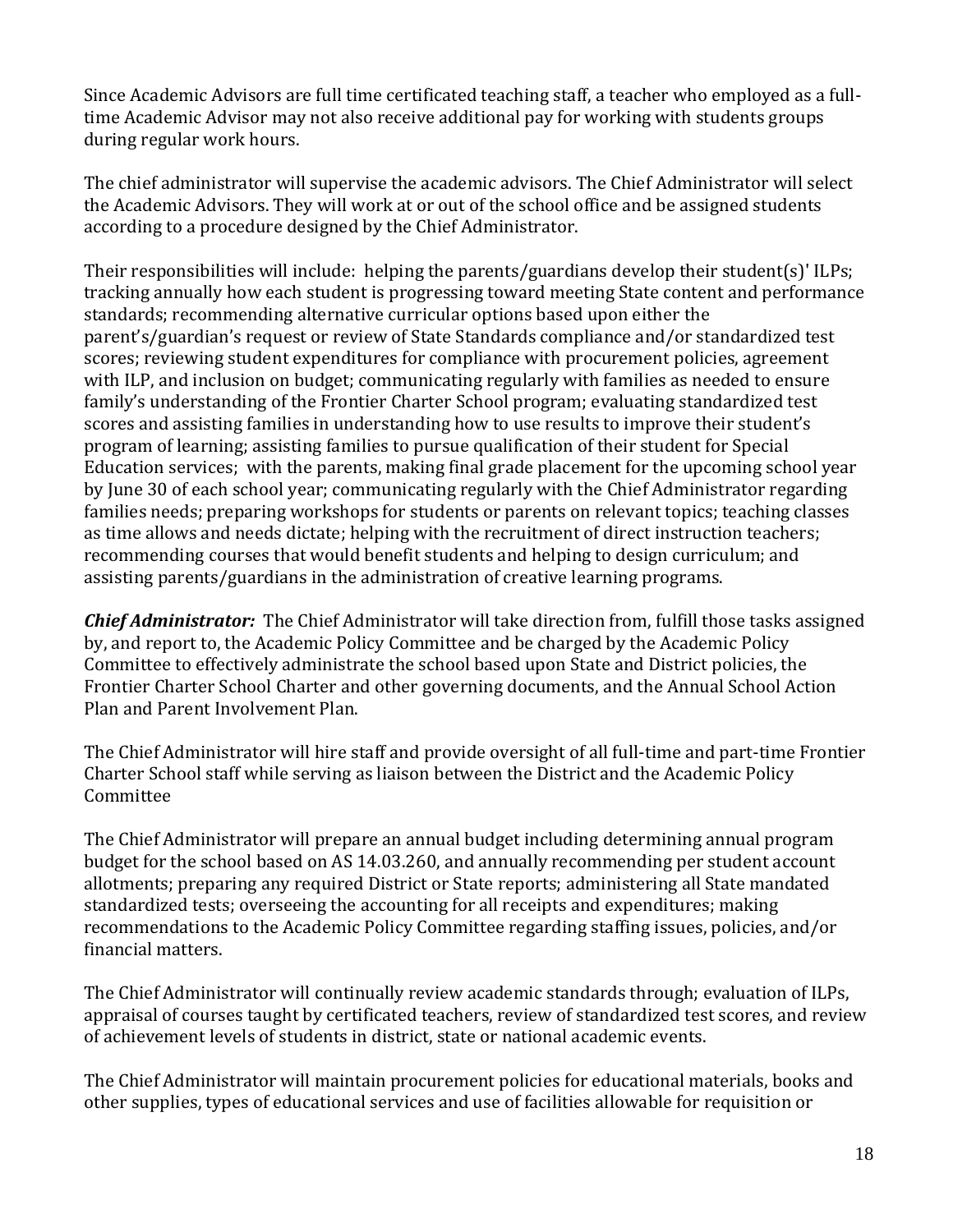reimbursement; overseeing all Frontier Charter School activities; cooperating with any audits by the school district or the Academic Policy Committee; and overseeing the maintenance of the school website, online digital resources, calendar, family, teacher and vendor transaction software, volunteer opportunities, and regular communication.

The Chief Administrator will oversee the maintenance of permanent school records, including all Academic Policy Committee meeting minutes, the charter and bylaws and all reports filed with the District or State; approving services provided by vendors and qualified instructors; overseeing the live, interactive distance learning delivery program; and managing all volunteer activities and participation.

# **L. Other Staff In The Charter School**

Frontier Charter School staff includes a Chief Administrator, a business manager, two administrative assistants, and one or more Academic Advisors. Administrative assistants divide their labor between business and academic operations.

The bargaining agreements with Anchorage School District will be honored for any covered employee of Frontier Charter School.

An addendum shall be offered to an ASD nurse to annually evaluate all immunization records and TB tests for currency according to existing state regulations. No student account funds will be released for a student until he or she is in compliance.

# **M. Pupil To Teacher Ratio**

The teacher-to-student ratio will be variable. (Reference section 17 WAIVER of the Department of Education and Early Development's Frontier Charter School Application.)

Frontier Charter School administration works closely with the ASD demographics department each year to determine enrollment projections.

# **N. Number of Students Served**

The maximum enrollment for Frontier Charter School is 550 students.

### **O. Transportation**

FCS does not provide transportation except in cases where students are part of an FCS special event which requires busing.

### **P. Food Services**

FCS provides no food services.

# **Q. Term Of Contract**

10 years, July 1st 2013 - June 30th 2023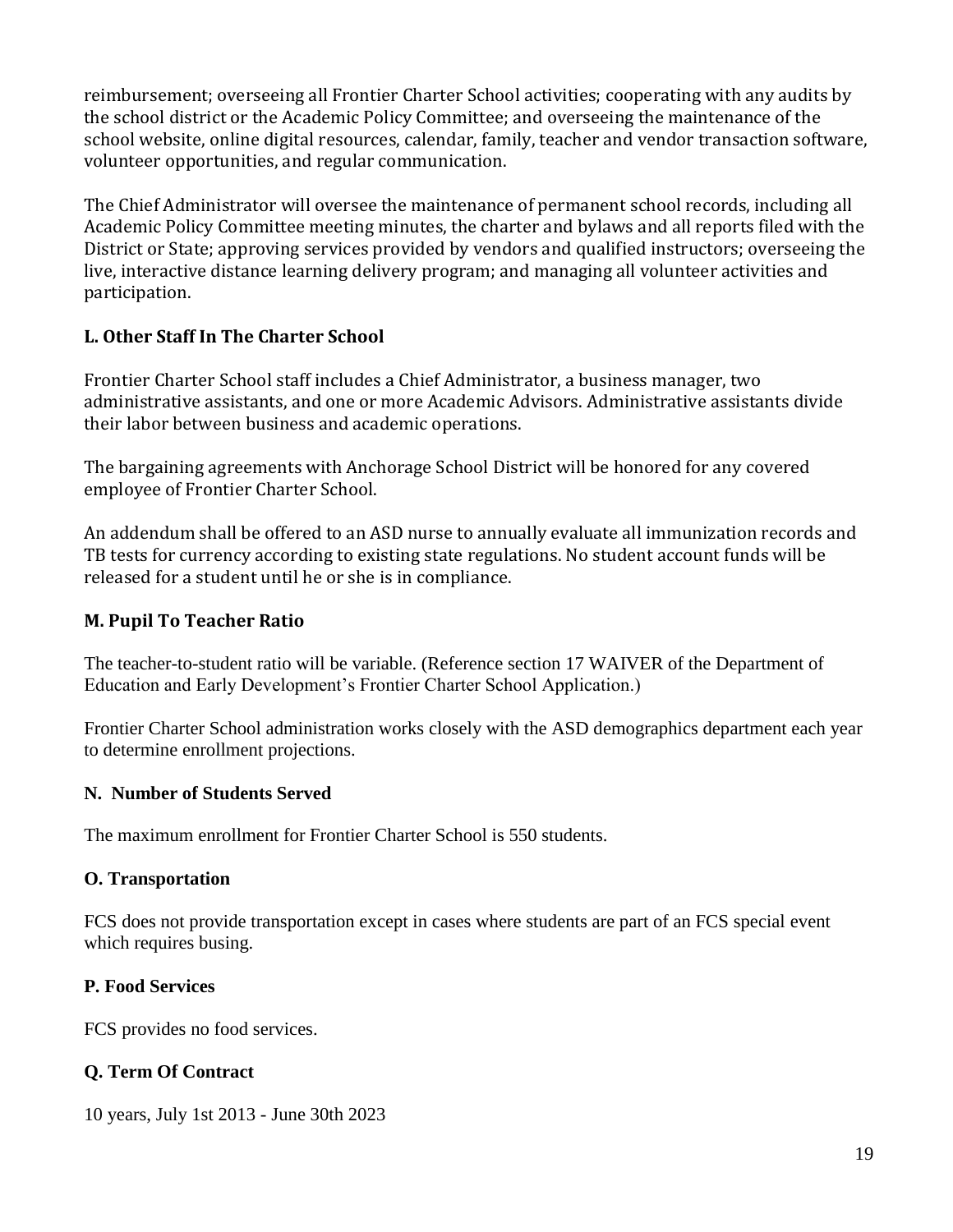### **R. Termination Clause**

The School Board may terminate the charter school contract. The School Board shall provide written notice to the Academic Policy Committee (APC) of it intent to terminate the contract and the reasons therefore. Prior to terminations, the School Board and the APC shall attempt to remedy the violations or other reasons asserted for termination.

The charter school APC may also terminate the contract on an annual basis. In such event, APC must notify the District by February 1 of a given school year of its intent to cease operations the following school year. This date may be waived by action of the School Board upon a recommendation of the Superintendent.

#### **S. Certification of Compliance for Receipt And Use Of Public Money**

FCS will comply with all local, state and federal requirements for the receipt and use of public money.

#### **T. Other Requirements or Exemptions**

All requested Exemptions are stated in Section G.

### **U. Risk Management**

FCS shall adequately protect against liability and risk through an active risk management program. The program shall include purchase of insurance, which establishes appropriate minimum coverage according to the ASD's risk manager. The charter will operate in such a manner as to minimize the risk of injure or harm to students, employees and others. The district's safety officer for compliance with appropriate industry safety practices shall review school operations and activities.

### **V. Breach of Contract**

Failure to comply with the provisions of the contract between FCS and the ASD is considered a breach of contract and may result in the termination of the charter school. During the charter school's annual review, compliance with the provisions of the contract will be monitored. If any allegations of noncompliance with the charter school contract (either by the charter school or the school district) are presented either during the annual review or at any other time, then ASD School Board shall investigate these allegations. Any legal cost incurred as a result of an investigation would be borne by the charter school, if noncompliance is verified, prior to canceling the charter school contract, the ASD School Board and FCS shall attempt to remedy any violation of the contract.